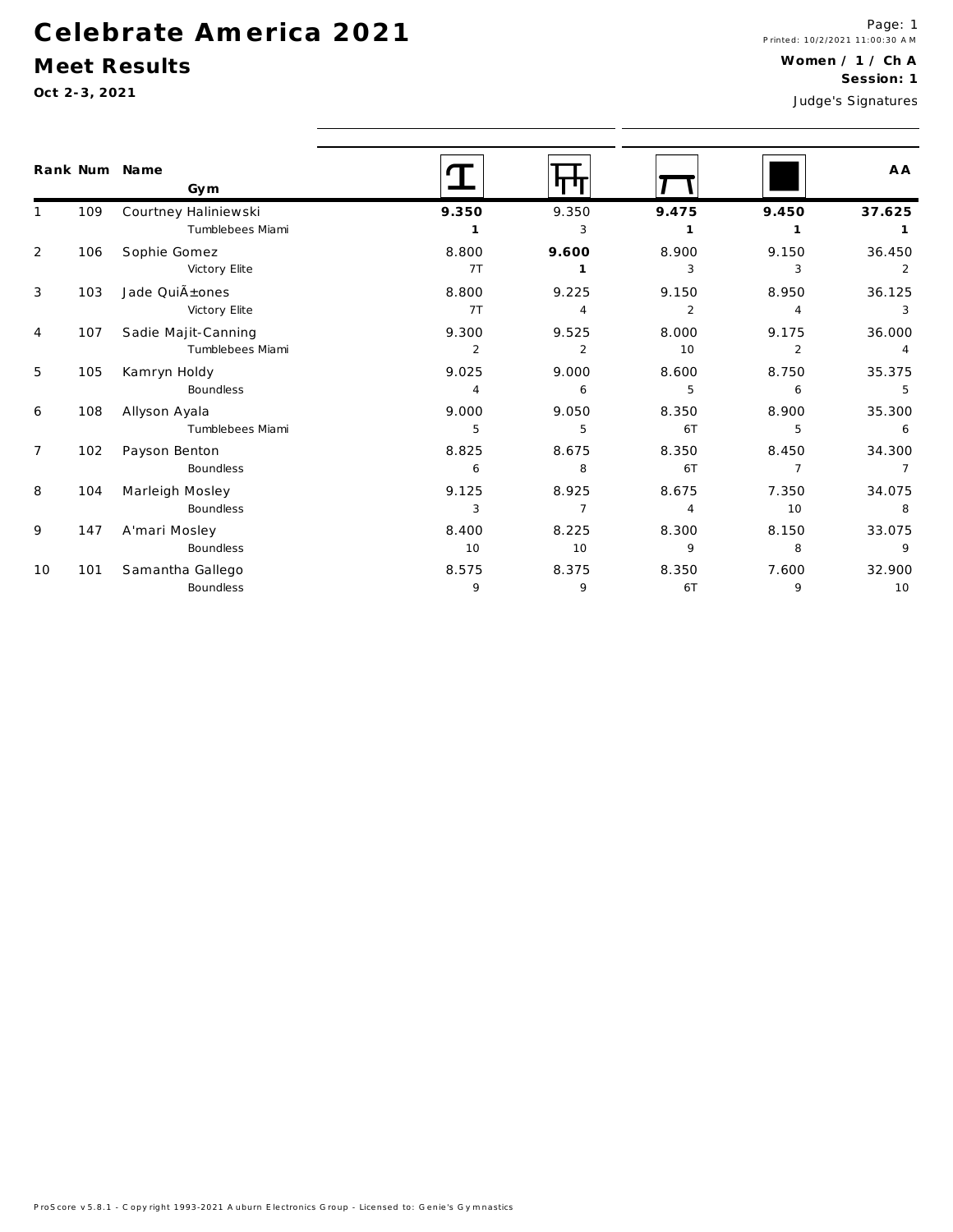Nova

#### Meet Results

Oct 2-3, 2021

 $\overline{9}$ 

| <b>UUL 4 U, 404 I</b> |     |                                     |                         |                       |                         | Judge's Signatures    |                          |  |  |
|-----------------------|-----|-------------------------------------|-------------------------|-----------------------|-------------------------|-----------------------|--------------------------|--|--|
|                       |     | Rank Num Name<br>Gym                |                         |                       |                         |                       | A A                      |  |  |
|                       | 118 | Maya Nedelea<br>Tumblebees          | 9.625<br>1T             | 9.700<br>$\mathbf{1}$ | 9.275<br>4              | 9.550<br>$\mathbf{1}$ | 38.150<br>$\mathbf{1}$   |  |  |
| 2                     | 115 | Alice Fatjo<br>Tumblebees Miami     | 9.450<br>5              | 9.350<br>6            | 9.475                   | 9.450<br>2            | 37.725<br>$\overline{2}$ |  |  |
| 3                     | 116 | Grayson Hartman<br>Tumblebees       | 9.625<br>1T             | 9.500<br>3T           | 9.300<br>3              | 9.200<br>6            | 37.625<br>$\mathbf{3}$   |  |  |
| $\overline{4}$        | 117 | Arianna Portela<br>Tumblebees Miami | 9.625<br>1T             | 9.500<br>3T           | 9.250<br>5              | 9.225<br>5            | 37.600                   |  |  |
| 5                     | 110 | Addyson Monzon<br>Tumblebees Miami  | 9.150<br>$\overline{7}$ | 9.400<br>5            | 9.325<br>$\overline{2}$ | 9.075                 | 36.950<br>5              |  |  |
| 6                     | 113 | Alexa Johnson<br>Park Avenue        | 9.125<br>8              | 9.575<br>2            | 9.025<br>6              | 9.025<br>8            | 36.750<br>6              |  |  |
| $\overline{7}$        | 114 | Hannah Mullen<br>Tumblebees         | 9.575<br>$\overline{4}$ | 8.625<br>9            | 8.925                   | 9.250                 | 36.375<br>$\overline{7}$ |  |  |
| 8                     | 111 | Evelyn Moren<br>Tumblebees          | 9.050<br>9              | 8.850<br>7            | 8.725<br>8              | 9.300<br>3            | 35.925<br>8              |  |  |
| 9                     | 112 | Marlow Wong                         | 9.225                   | 8.800                 | 7.950                   | 9.000                 | 34.975                   |  |  |

 $6\overline{6}$ 

 $\overline{8}$ 

 $\overline{9}$ 

 $\overline{9}$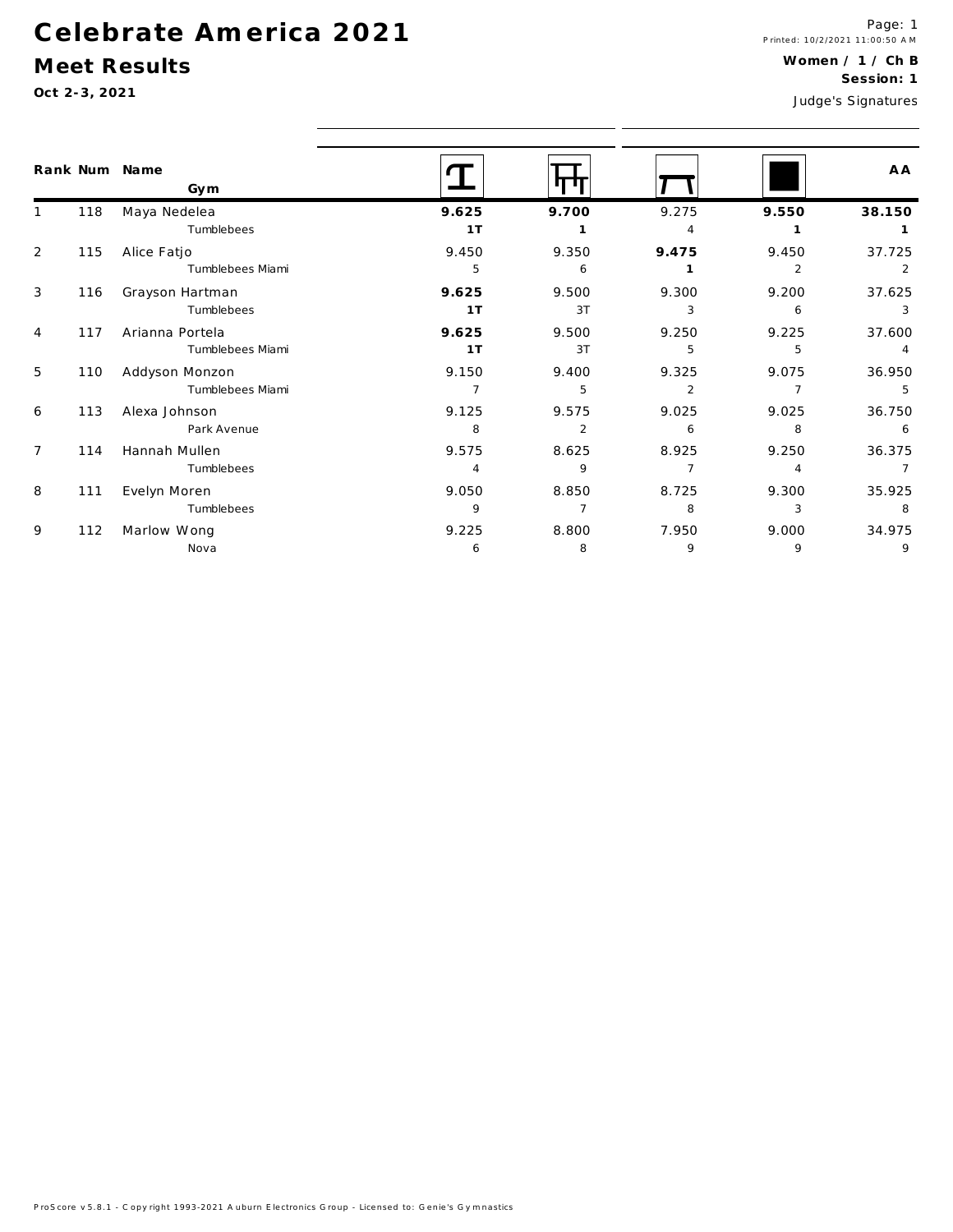Genie's

Nova

**Boundless** 

Athena Digiulio

126 Emma Khan

### Meet Results

Oct 2-3, 2021

148

 $\boldsymbol{7}$ 

 $\, 8$ 

| $OCI$ 2-3, 2021 |          |                   |       |       | Judge's Signatures |       |        |
|-----------------|----------|-------------------|-------|-------|--------------------|-------|--------|
|                 | Rank Num | Name<br>Gym       |       |       |                    |       | A A    |
| $\mathbf{1}$    | 120      | Ayden Kelly       | 9.450 | 9.575 | 9.775              | 9.525 | 38.325 |
|                 |          | Tumblebees Miami  |       |       |                    |       |        |
| 2               | 123      | Kaelyn Bonilla    | 9.350 | 9.200 | 9.375              | 9.700 | 37.625 |
|                 |          | Tumblebees Miami  | 2T    | 5     | 3                  |       | 2      |
| 3               | 127      | Grace McCabe      | 9.325 | 8.900 | 9.450              | 9.350 | 37.025 |
|                 |          | Tumblebees        | 4     | 6     | 2                  |       | 3      |
| 4               | 125      | Brighley Mitchell | 8.975 | 9.300 | 9.150              | 9.500 | 36.925 |
|                 |          | Genie's           |       | 3T    | 5                  |       | 4      |
| 5               | 119      | Cambree Stewart   | 9.000 | 9.450 | 9.100              | 8.950 | 36.500 |
|                 |          | Park Avenue       | 6     | 2     | 6                  |       | 5      |
| 6               | 124      | Karina Rajoo      | 8.750 | 9.300 | 8.650              | 9.050 | 35.750 |

 $\overline{\mathbf{8}}$ 

 $5\overline{)}$ 

 $2T$ 

9.175

9.350

 $3T$ 

 $8<sup>8</sup>$ 

8.400

8.850

 $\overline{7}$ 

 $\overline{7}$ 

9.300

8.000

 $\overline{4}$ 

 $8<sup>8</sup>$ 

 $6\overline{6}$ 

 $8<sup>8</sup>$ 

 $5\overline{5}$ 

8.800

9.325

 $6\overline{6}$ 

 $\overline{7}$ 

 $8<sup>8</sup>$ 

35.675

35.525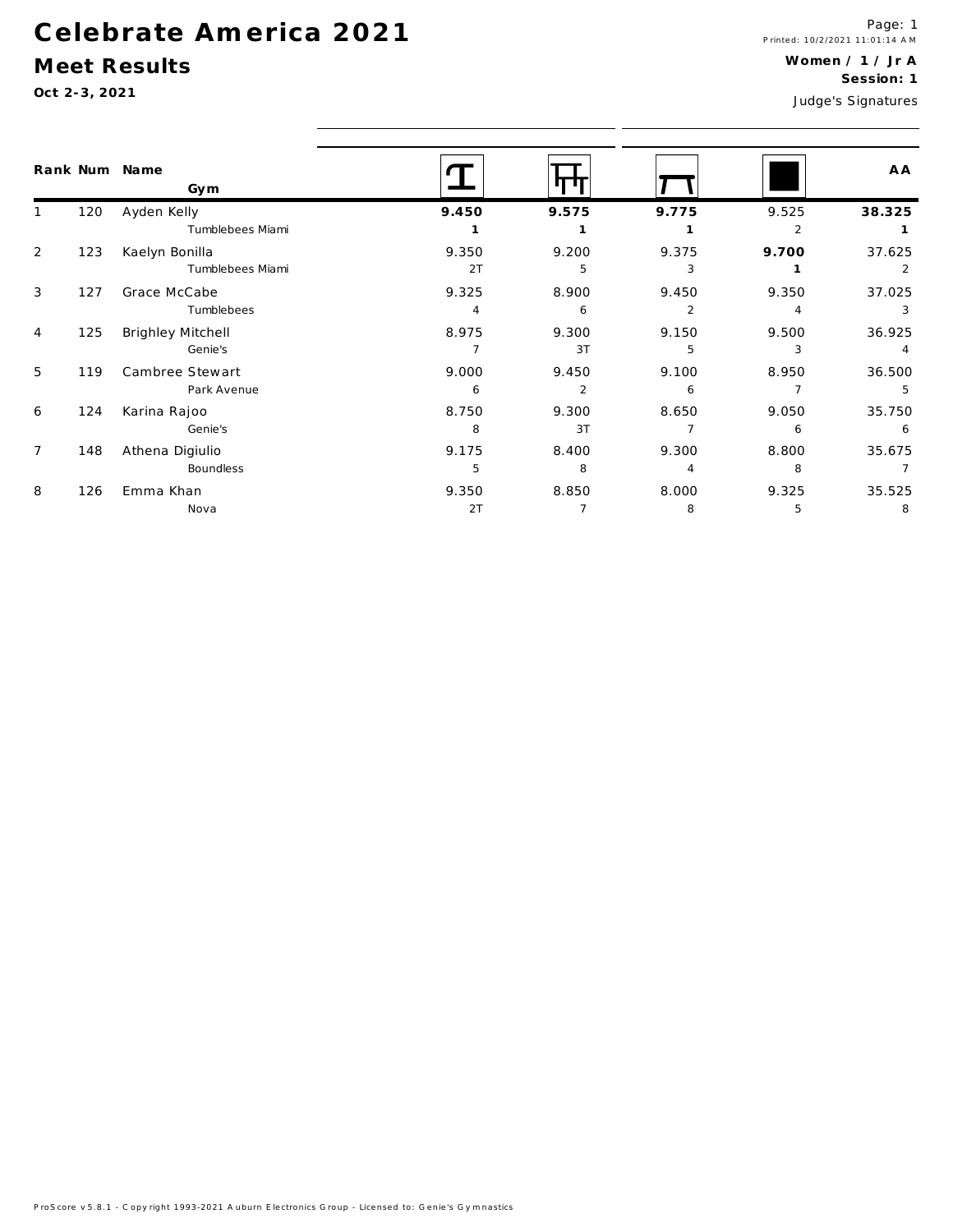### Meet Results

 $\mathsf{q}$ 

 $10$ 

130

Kayla Gould

135 Aria Bizub

Genie's

Boundless

|                | Oct 2-3, 2021 |                                      |                         |                         |                         |                         | <b>SESSIOII.</b> I<br>Judge's Signatures |
|----------------|---------------|--------------------------------------|-------------------------|-------------------------|-------------------------|-------------------------|------------------------------------------|
|                |               | Rank Num Name<br>Gym                 |                         |                         |                         |                         | A A                                      |
|                | 132           | Victoria Humaran<br>Tumblebees Miami | 9.675<br>$\overline{2}$ | 9.750<br>1T             | 9.525<br>1              | 9.675<br>-1             | 38.625                                   |
| $\overline{2}$ | 129           | Stella Martinsen<br>Tumblebees       | 9.725                   | 9.750<br>1T             | 8.900<br>5              | 9.400<br>3T             | 37.775<br>2                              |
| 3              | 131           | Valerie Humaran<br>Tumblebees Miami  | 9.500<br>$\overline{4}$ | 9.425<br>4T             | 9.350<br>3              | 9.200<br>6              | 37.475<br>3                              |
| $\overline{4}$ | 133           | Jillian Burkly<br>Tumblebees         | 9.525<br>3              | 8.500<br>10             | 9.375<br>$\overline{2}$ | 9.475<br>$\overline{2}$ | 36.875<br>$\overline{4}$                 |
| 5              | 128           | Zoe Toledo<br>Tumblebees             | 9.175<br>5T             | 9.425<br>4T             | 8.550<br>9              | 9.400<br>3T             | 36.550<br>5                              |
| 6              | 137           | Olivia Noonan<br>Genie's             | 9.100<br>$\overline{7}$ | 9.200<br>$\overline{7}$ | 8.600<br>8              | 9.275<br>5              | 36.175<br>6                              |
| $\overline{7}$ | 136           | Annalise Sarduy<br>Victory Elite     | 9.175<br>5T             | 9.500<br>3              | 8.275<br>10             | 9.175                   | 36.125                                   |
| 8              | 134           | Gabriella Pontillo<br>Genie's        | 9.000<br>8              | 9.225<br>6              | 8.725<br>7              | 8.950<br>8              | 35.900<br>8                              |

8.950

8.975

 $10$ 

 $\overline{9}$ 

9.150

 $8<sup>8</sup>$ 

8.750

 $\overline{9}$ 

8.750

 $6\overline{6}$ 

9.200

 $\overline{4}$ 

8.900

 $\overline{9}$ 

8.650

 $10$ 

35.750

35.575

 $\overline{9}$ 

10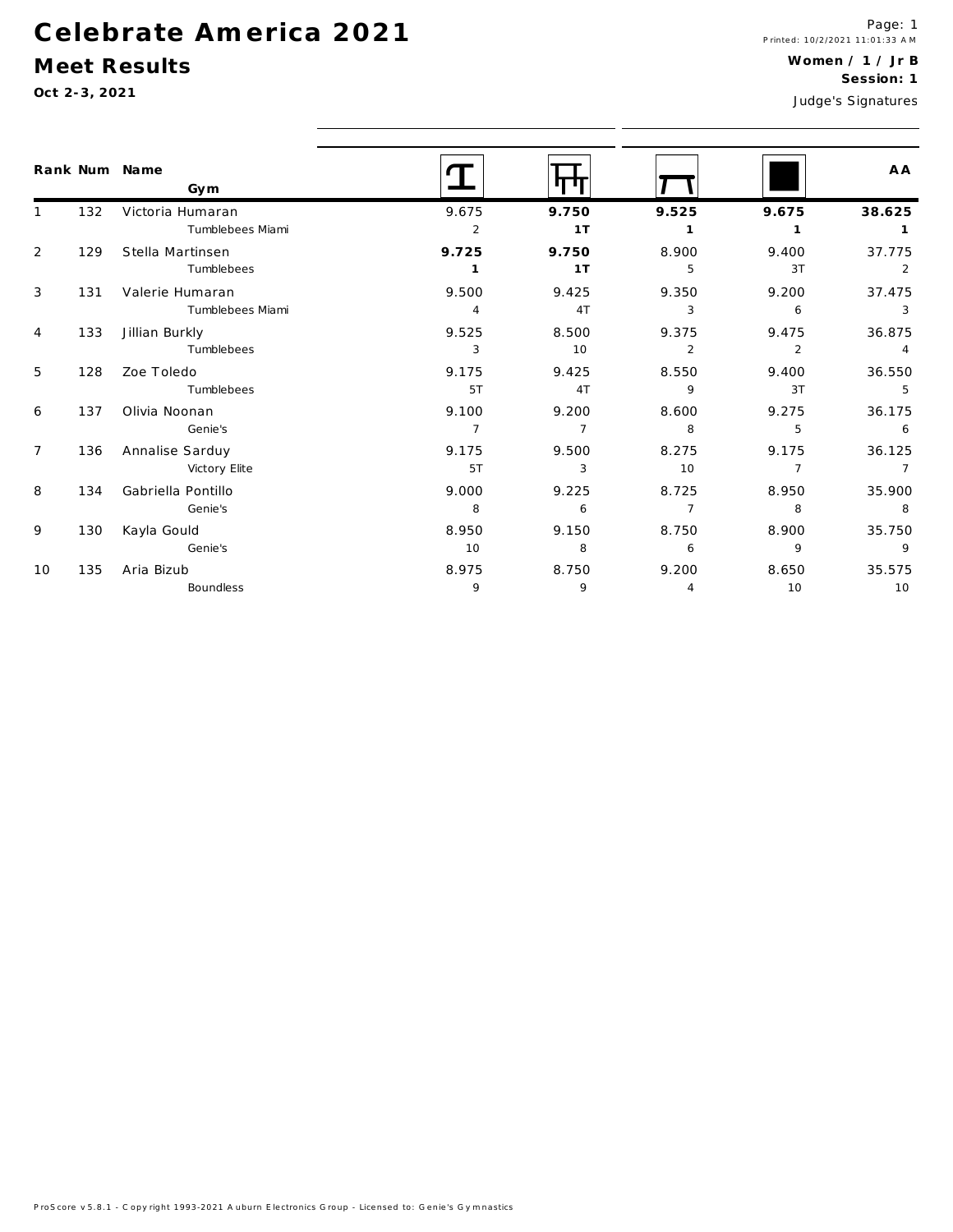### Meet Results

Oct 2-3, 2021

|                |     | Rank Num Name<br>Gym |                |              |                |                | A A            |
|----------------|-----|----------------------|----------------|--------------|----------------|----------------|----------------|
|                | 149 | Kassidy Gauvreau     | 9.425          | 9.350        | 9.225          | 9.300          | 37.300         |
|                |     | Genie's              | $\mathbf{1}$   | 2            | 1              | $\overline{2}$ | $\mathbf{1}$   |
| 2              | 144 | Rivoli Platt         | 9.325          | 9.475        | 9.000          | 9.350          | 37.150         |
|                |     | Genie's              | 3              | $\mathbf{1}$ | $\overline{2}$ | $\mathbf{1}$   | 2              |
| 3              | 143 | Sarai Louis          | 9.300          | 9.300        | 8.900          | 9.275          | 36.775         |
|                |     | Genie's              | $\overline{4}$ | 3            | 5T             | 3              | 3              |
| 4              | 146 | Luzmaria Canedo      | 9.400          | 8.750        | 8.975          | 9.100          | 36.225         |
|                |     | Genie's              | $\overline{2}$ | 7T           | 3              | 5              | $\overline{4}$ |
| 5              | 138 | Evey Mittelstaedt    | 9.050          | 9.000        | 8.925          | 8.850          | 35.825         |
|                |     | Genie's              | $\overline{7}$ | 5            | 4              | 8              | 5              |
| 6              | 140 | Maya Lubezky         | 9.150          | 8.725        | 8.675          | 9.150          | 35.700         |
|                |     | Genie's              | 5              | 9            | 9              | 4              | 6              |
| $\overline{7}$ | 145 | Gabrielle Allwood    | 8.950          | 8.900        | 8.900          | 8.900          | 35.650         |
|                |     | Genie's              | 8              | 6            | 5T             | $\overline{7}$ | $\overline{7}$ |
| 8              | 141 | Alyssa Sequeira      | 9.125          | 9.050        | 8.450          | 8.675          | 35.300         |
|                |     | Genie's              | 6              | 4            | 10             | 10             | 8              |
| 9              | 139 | Onyx Machado         | 8.325          | 8.750        | 8.750          | 9.050          | 34.875         |
|                |     | Victory Elite        | 10             | 7T           | 8              | 6              | 9              |
| 10             | 142 | Anastasia Benner     | 8.800          | 8.175        | 8.800          | 8.775          | 34.550         |
|                |     | Genie's              | 9              | 10           | $\overline{7}$ | 9              | 10             |